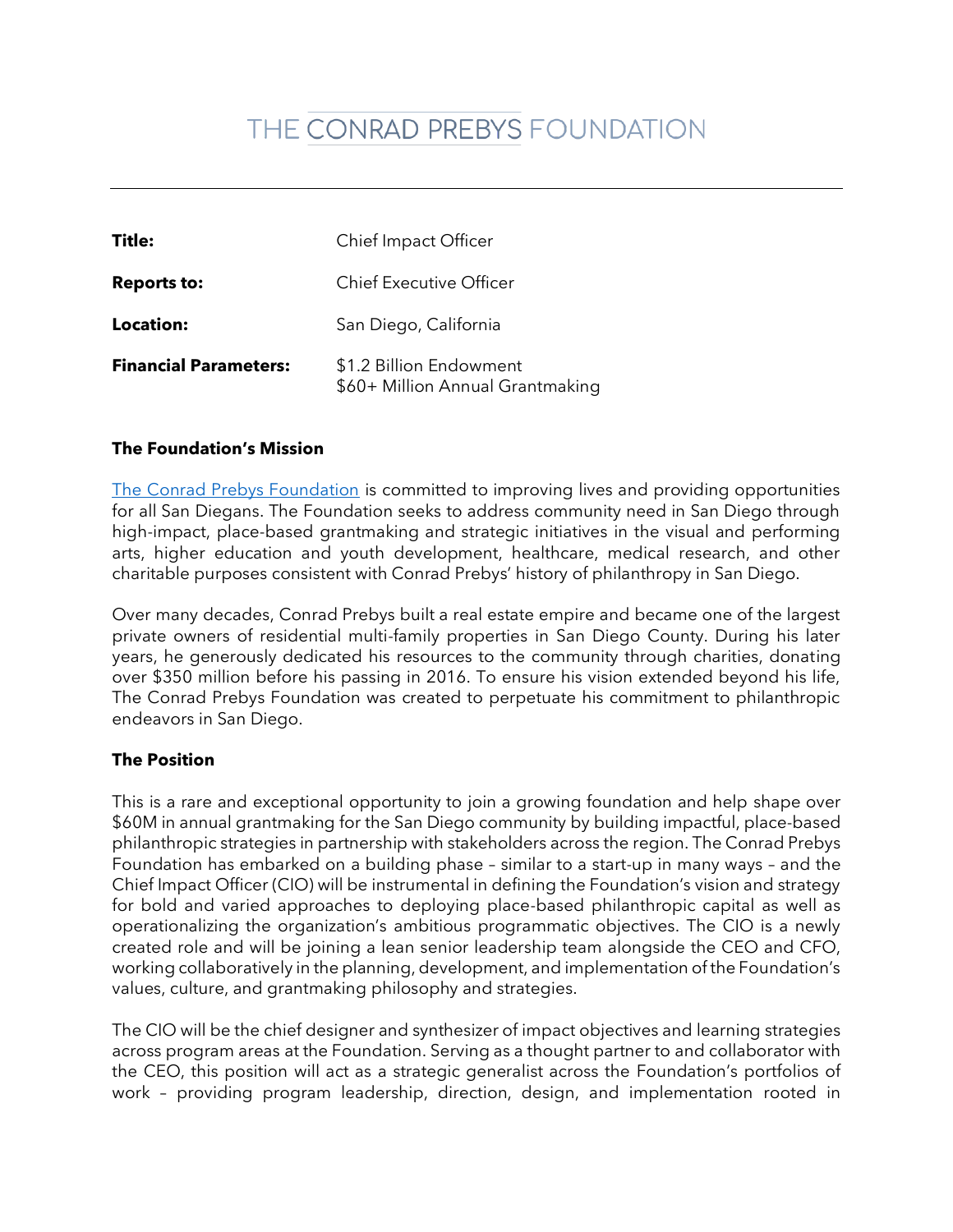creativity and innovation. The role brings together elements of extensive community engagement, program strategy and insight, research, impact measurement, and learning for both internal and external audiences.

This is a unique moment and unparalleled opportunity for the Foundation's first CIO to collaborate with the CEO, CFO, and Foundation team to set strategy, vision, values, culture, and impact for a young and growing philanthropy with immense capacity. Operating as a true and authentic leader who thrives on working in service of others, the CIO will build and foster an environment based on trust and co-creation and bring exceptional planning and implementation capabilities to Foundation objectives. In partnership with the CEO, CFO, program staff, and the community, the CIO will help to lead the establishment of a best-in-class and forward-thinking Foundation that will be seen as a trusted partner and catalyst for positive change in the San Diego community.

## **Key Responsibilities**

## *Community & Partner Engagement*

The CIO will maintain an ever-present focus on centering community needs, voices, ideas, and perspectives in the Foundation's strategies. This will require a CIO with a collaborative and partnership-oriented disposition, ensuring the organization is drawing on diverse sources and forms of knowledge from across the region, and who is deeply respectful of the individuals and communities that the Foundation supports. Effectively engaging stakeholders in program vision, strategies, and impact is paramount. The CIO is expected to represent the Foundation's interests to a broad array of external audiences and constituencies, including extensive community networking to source emerging opportunities relevant to the Foundation's mission and priorities. These efforts will also require the CIO to identify and leverage the best resources and expertise to advance programmatic goals and stay attuned to the realities and learnings from the San Diego community, as well as clarifying and holding the Foundation's long-term vision for impact.

#### *Strategy Design & Implementation*

Partnering closely with the CEO and CFO, the CIO will help create a unified vision and direction that will establish the Foundation as a trusted partner and catalyst for positive impact in San Diego. Working collaboratively as part of the senior leadership team, the CIO will lead the development, implementation, and evaluation of impact-oriented strategies across all program areas. While the Foundation has developed initial, emergent frameworks for some programs, these will need to be deepened and refined over time, capitalizing where possible on opportunities for scale in San Diego. Additionally, the CIO will build the operating environment, team capacity, and systems infrastructure to support effective implementation of the work.

#### *Portfolio Management & Impact Assessment*

The CIO will oversee – and in some cases manage – portfolios of active grantees as well as establish the means for impact assessment and learning. Fostering an agile culture within the Foundation, the CIO will play a pivotal role in creating an integrated process of planning,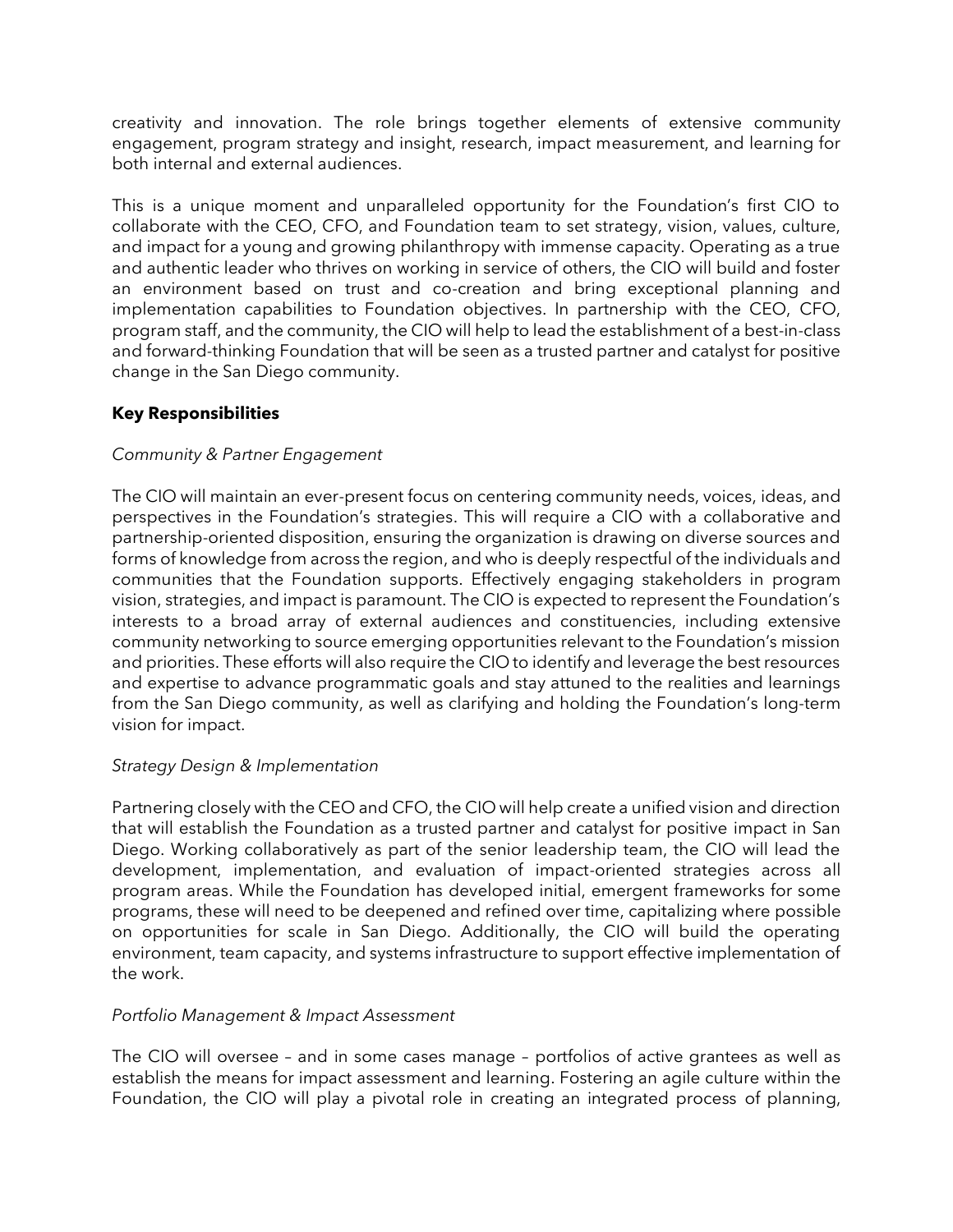learning, and adaptation. A veritable thought partner, the CIO will work collaboratively with organizational leadership to help guide strategy coupled with deploying a system of learning and measurement so that the Foundation can continue to evolve into a leading philanthropy.

The CIO will build a team capable of developing and maintaining strategic relationships with grantees and partners to proactively identify and elevate ideas and opportunities from the community. Additionally, the CIO will play a critical role in exploring alternative tactics for grantmaking and impact investing structures, as well as convene key stakeholders, content experts, and outside consultants where appropriate.

## *Management & Organizational Leadership*

The CIO will cultivate clarity, shared purpose, nimbleness, pragmatism, and effectiveness in the Foundation's operating environment. An enabler of cross-team and cross-functional learning, the CIO will engender trust and trustworthiness, and most importantly help create a culture that continually aspires to the best of the Foundation's values. This individual will build upon ongoing efforts to establish a high performing team that will unlock potential, increase collaboration, and accelerate feedback loops around learning, innovation, and action. As the Foundation continues to grow and evolve in the coming years, the CIO will be a driving force in ensuring that a culture of excellence, agility, learning, impact, humility, and compassion thrives.

The CIO will also be responsible for managing staff and contract resources, facilitating work across the entire Foundation. This includes developing, implementing, and assessing team structures, systems, and processes in order to ensure effective and efficient use of both internal and external resources across programmatic streams. Developing and managing both operating and program budgets, and the competency to assess and analyze resource allocation matters is key to the success of this position. The CIO must also be attentive to legal compliance and the alignment of the Foundation's activities to its mission and impact goals.

## **Ideal Candidate**

The Conrad Prebys Foundation seeks a Chief Impact Officer who will bring proven expertise in designing philanthropic strategy and assessing impact — and will approach these areas with deep listening, humility, and high integrity. While bringing a perspective on programmatic strategies and the role of philanthropy in driving positive social change, the ideal candidate will not be wedded to one approach. Rather, they will leverage their expertise and partner closely with staff and community to iterate and tailor strategy to the unique needs of the San Diego community. The CIO will be a lifelong learner who has the intellectual curiosity and agility to become knowledgeable across a broad range of priority issues and see connections at the systems level across sectors. A collaborative, entrepreneurial approach and the ability to readily identify opportunities for innovation and change from the evidence that this work provides will serve candidates well.

With a management lens focused first on people and relationships, the CIO will lead highperforming program teams and consultants with a high degree of emotional intelligence and support. Successful candidates will understand the value and power of facilitating an enabling team environment, encouraging colleagues to learn, engage with partners and communities,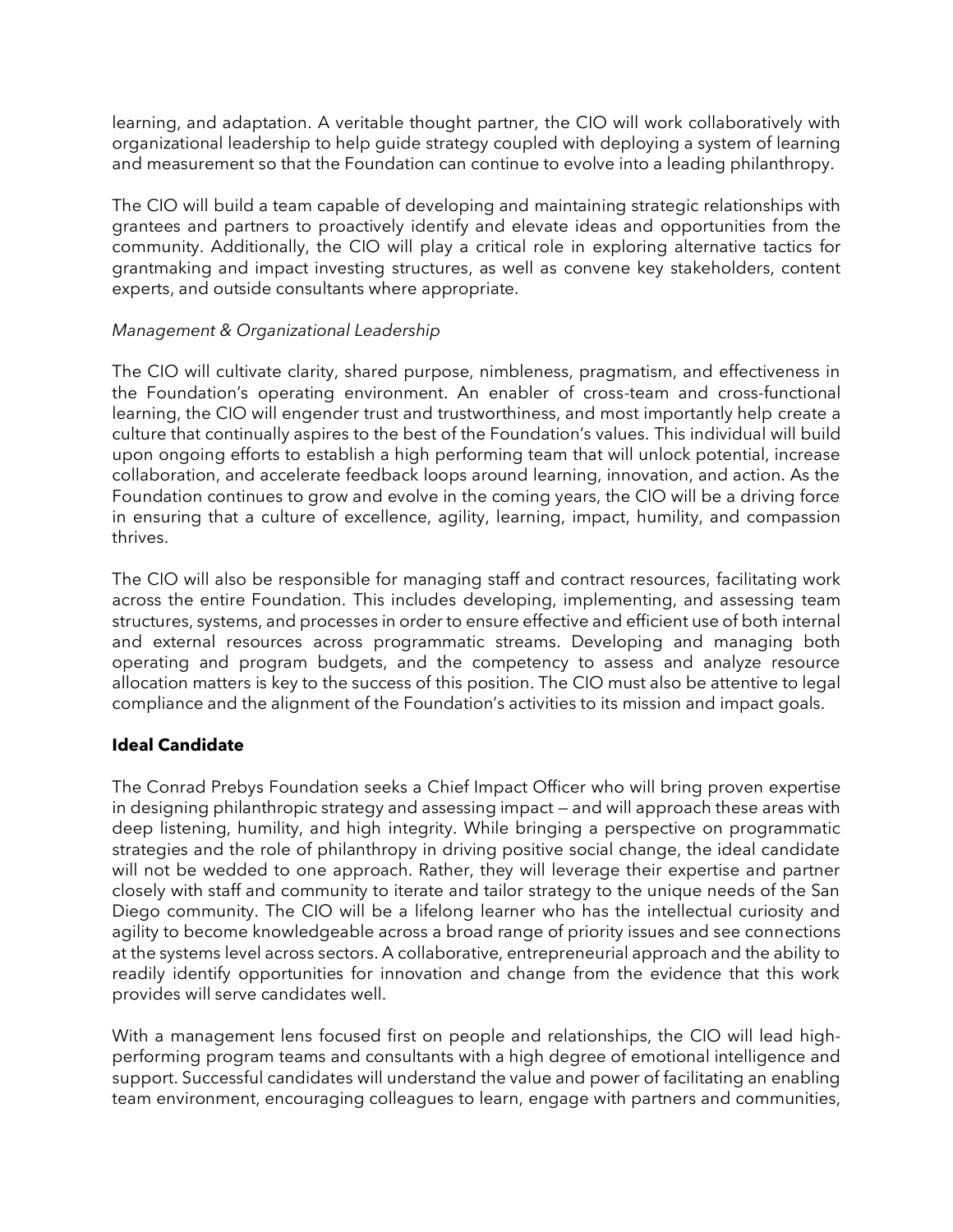act with integrity, co-create together, and remain curious and compassionate in the face of challenge and setback. The CIO must also be attuned to the multiple capitals available in the Foundation's work (financial, social, relational, human, intellectual, and others).

Direct experience working in any of the Foundation's program areas is not necessary; however, a genuine passion and interest in the Foundation's mission is essential, as is experience setting strategy and direction for effectively grappling with complex, multifaceted issue areas. This includes conducting systems and landscape analyses to identify opportunities, challenges, and the potential programmatic strategies to capitalize on those endeavors. In turn, this position requires an individual who knows how to identify key stakeholders and build relationships, trust, and credibility in new settings.

Comfort with ambiguity, a high tolerance for risk-taking, and an ability to question underlying models / beliefs are all essential to the success of this role. Since the Foundation expects to maintain a small, nimble team of senior leaders and program staff, the CIO must bring the appropriate balance as a strategic thinker with being a hands-on, individual contributor, and effective team collaborator. Knowing how to optimize a high functioning team to capitalize on everyone's diverse strengths and skillsets is essential.

Candidates must have a minimum of ten years operating in senior programmatic leadership roles. Experience in philanthropy is required, while additional experience in the following operating contexts will also be considered: nonprofit, government, and/or social enterprise.

## **Location & Compensation**

The CIO position must be based in San Diego, California. The approximate salary range is \$300,000 to \$325,000 depending on experience. The Foundation offers a comprehensive benefits package and relocation support if needed.

#### **Conrad Prebys Foundation EEO Statement**

The Conrad Prebys Foundation is an equal opportunity employer committed to diversity, equity, inclusion, and justice in the workplace and in the communities with which they partner. The Foundation welcomes applications from people of all backgrounds, cultures, and experiences. Candidates shall not be discriminated against because of race, religion, sex, national origin, ethnicity, age, disability, political affiliation, sexual orientation, gender identity, color, marital status, or medical conditions.